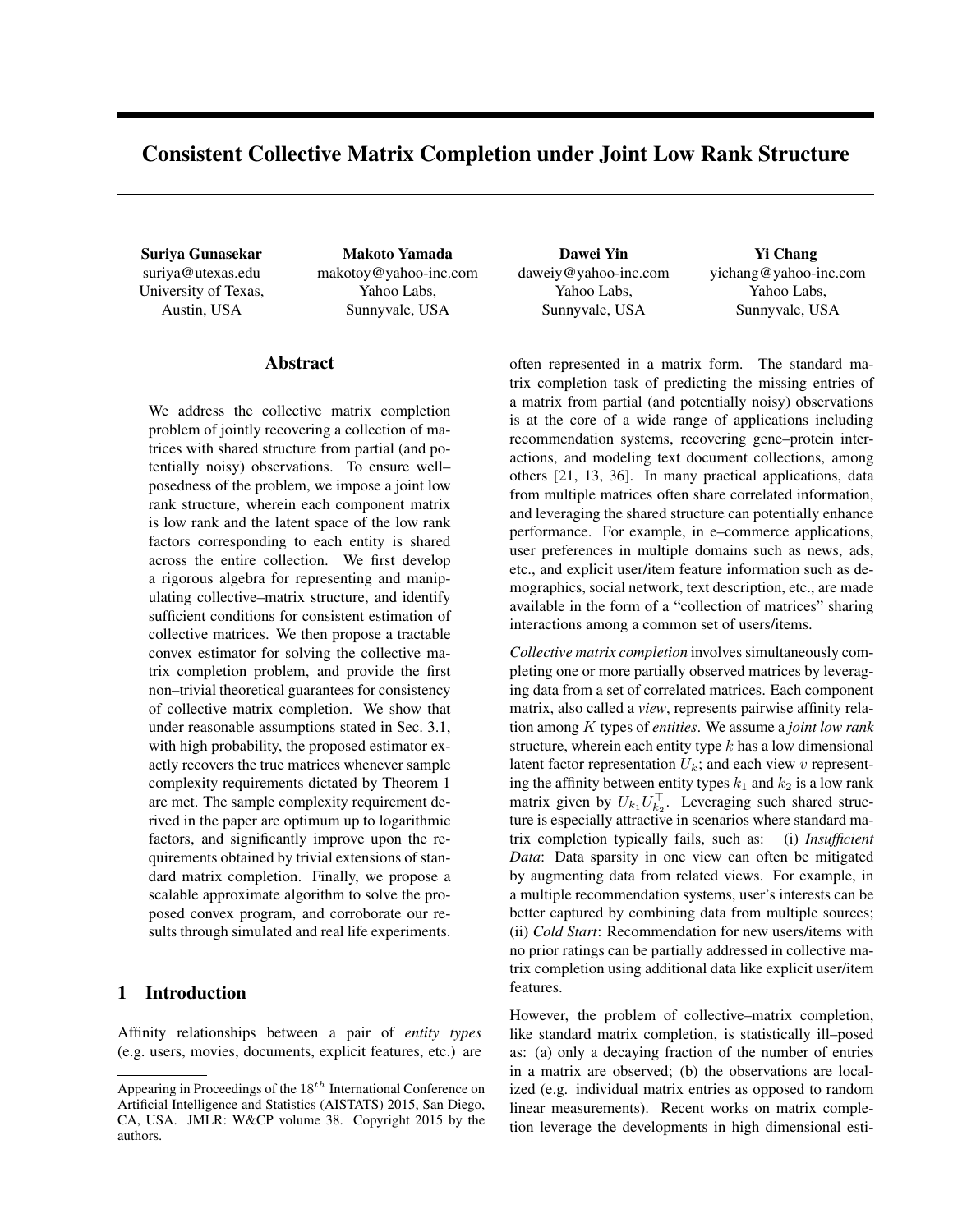mation [26, 9, 35, 4], and propose statistically consistent tractable estimators under low rank and other structural assumptions [6, 5, 19, 20, 27, 14, 25, 11, 18, 15, 10]. However, to the best of our knowledge, optimal sample complexity requirements for statistically consistent recovery of collective–matrices has not been previously analyzed.

In this paper, we propose a convex estimator for collective matrix completion and provide the first non–trivial theoretical guarantees for consistent recovery of collective– matrices. In a close related work, Bouchard et al. [2] propose the first convex estimator for collective matrix completion without analyzing the consistency of the estimate. In comparison to the analysis for standard matrix completion, several new challenges are encountered in collective matrix completion:

(a) Trivial extensions of sample complexity from existing results on standard matrix completion are suboptimal as they do not consider the shared structure. Thus, fully leveraging the joint low–rank structure in the analysis is the key to obtain optimal sample complexity.

(b) Unlike matrices, for collective matrices with joint low rank structure, the entity factors  $U_k$  are not always unique (upto signs and normalization). However, we observe that, under the assumptions in Sec. 3.1, even when  $U_k$  are not unique, the V relevant interactions are uniquely captured.

(c) For general collective–matrix structures, a joint factorization may not always exist (even with full rank), and further the proposed convex estimator can be badly behaved, we enforce Assumption 3 to avoid these cases; although this assumption can potentially be relaxed.

#### To summarize our contributions:

(i) In Sec. 2 and 3, we develop a rigorous algebra for representing and manipulating collective–matrices. We identify sufficient conditions (Assumptions 1–3) under which consistent recovery is feasible, and propose a tractable convex estimator for collective matrix completion.

(ii) We provide the first theoretical guarantee for consistent collective matrix completion (Theorem 1). Specifically, we show that for a subset of collective–matrix structures, with high probability, the proposed estimator exactly recovers the true matrices whenever the sample complexity satisfies  $\forall k, |\Omega_k| \sim O(n_k R \overline{\log} N)$ , where  $n_k$  is the number of entities of type  $k$ ,  $R$  is the joint rank of the collective matrices, and  $|\Omega_k|$  is the expected number of observations corresponding to entity  $k$ . We note that these rates are optimal upto logarithmic factors. Although our analysis is for a noise–free setting, analogous estimators for recovery under non–adversarial noise are proposed without guarantees.

(iii) Finally, while the proposed convex program can be solved by adapting the Singular Value Thresholding for Collective Matrix Completion (SVT–CMC) algorithm proposed by Bouchard et al. [2, 3, 34], this algorithm is not scalable to large datasets. As a minor contribution, we adapt Hazan's algorithm [16] to provide an approximate solution for the proposed convex program (Sec. 4.2). The proposed algorithm has a significantly better per iteration complexity as compared to SVT–CMC, and can be used to tradeoff accuracy for computation in large datasets. We conclude the paper by corroborating our results through experiments on simulated and real life datasets (Sec. 6).

Besides the convex estimator, related work for collective matrix completion includes various non–convex estimators and probabilistic models. A seminal paper on low rank collective matrix factorization is the work by Singh et al. [32], wherein the views are parameterized by the shared latent factor representation. The latent factors are learnt by minimizing a regularized loss function over the estimates. A Bayesian model for collective matrix factorization was also proposed by the same authors [30, 31]. Collective matrix factorization is also related to applications involving multi– task learning and tensor factorization [23, 22, 1, 37, 38]. For the special case of low rank matrix completion, besides the theoretical guarantees, there are plenty of equally significant work that propose effective and scalable algorithms, including max–margin matrix factorization [33], alternating minimization [21, 39], and probabilistic models [24, 29], among others.

# 2 Collective–Matrix Structure

In this section we introduce equivalent representations for the collective–matrix structure and develop basic algebra for analyzing and manipulating collective–matrices.

#### 2.1 Basic Notations

Matrices are denoted by uppercase letters,  $X$ ,  $M$ , etc. Matrix inner product is given by  $\langle X, Y \rangle = \sum_{(i,j)} X_{ij} Y_{ij}$ . The set of symmetric matrices of dimension  $N$  is denoted as  $\mathbb{S}^N$ . For  $M \in \mathbb{R}^{m \times n}$ , with singular values  $\sigma_1 \ge \sigma_2 \ge \dots$ common matrix norms include the *nuclear norm*  $||M||_* =$  $\sum_i \sigma_i$ , the *spectral norm*  $||M||_2 = \sigma_1$ , and the *Frobenius*  $\overline{norm}$   $\|M\|_F = \sum_i \sigma_i^2 = \sum_{ij} M_{ij}^2.$ 

**Definition 1** (Dual Norm). *Given any norm*  $\|\cdot\|$  *defined on a metric space*  $V$ *, the dual norm,*  $\|\cdot\|^*$  *defined on dual* space  $\mathcal{V}^*$  is given by  $||X||^* = \sup_{||Y|| \leq 1} \langle X, Y \rangle$ .

Definition 2 (Operator Norm). *Given a linear operator* P :  $V \rightarrow W$ , the operator norm of P is given by  $||P||_{op} =$ *sup*  $X\in\mathcal{V}\bar{\setminus}\{0\}$  $\|\mathcal{P}(X)\|_{\mathcal{W}}$  $\frac{\partial (X) \parallel W}{\parallel X \parallel v}$ , where  $\Vert .\Vert_V$  and  $\Vert .\Vert_W$  are the Euclidean *norms in the respective spaces.*

#### 2.2 Collective–Matrix Representation

A collective–matrix, denoted using script letters,  $X$ ,  $M$ , etc., is a collection of affinity relations among a set of K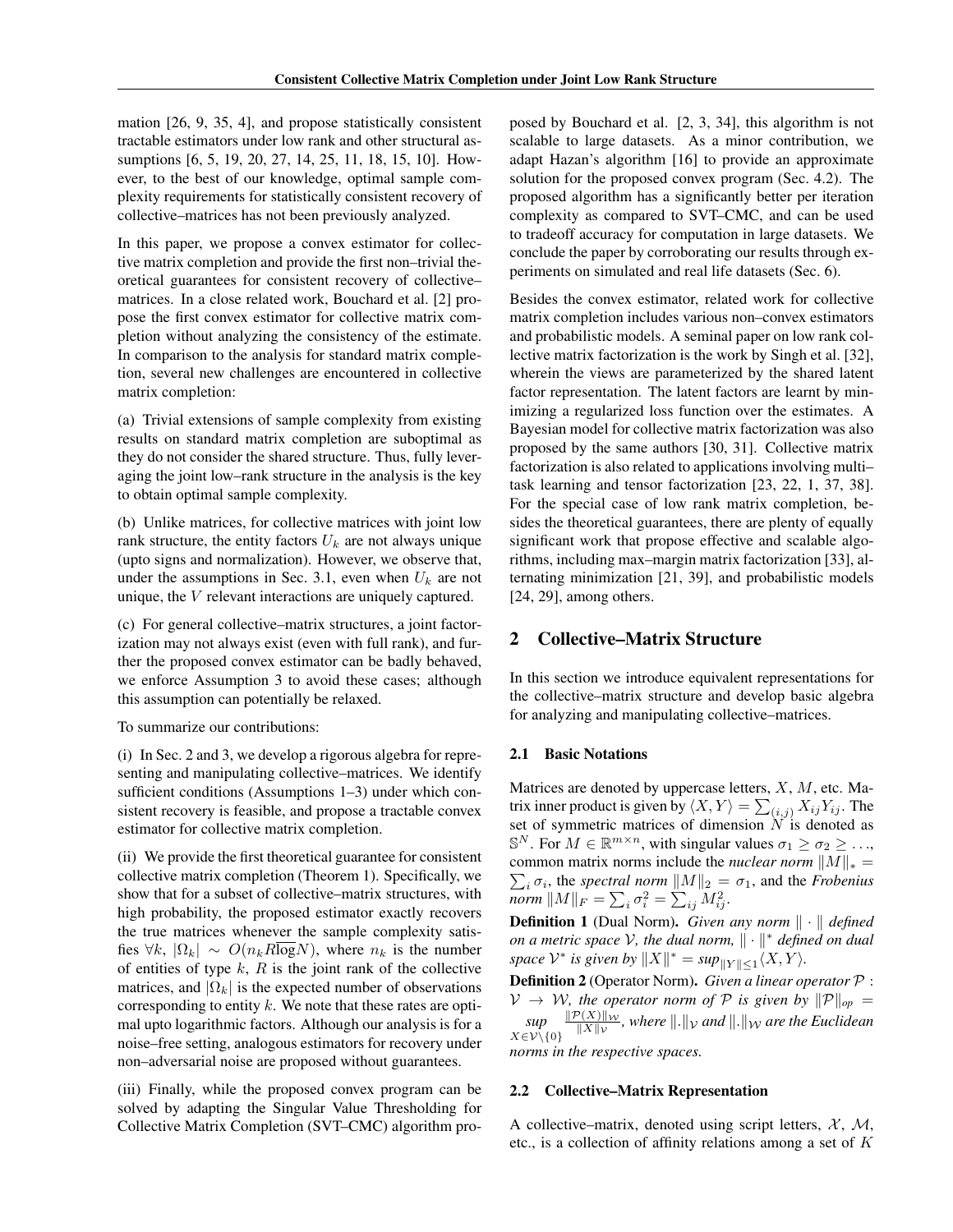types of *entities*; and is primarily represented as a list of V matrices,  $\mathcal{X} = [X_v]_{v=1}^V = [X_v : v = 1, 2, ..., V]$ . Each component matrix  $X_v$ , called a *view*, is the affinity matrix between a pair of entity types denoted by  $r_v$  (entity type along rows) and  $c_v$  (entity type along columns). We only consider static undirected affinity relations, wherein, for a given pair of entity types  $k_1, k_2 \in \{1, 2, \ldots K\}$ , there is at most one affinity relation  $X_v$  defined between  $k_1$  and  $k_2$ .

The entity–relationship structure defining a collective– matrix is represented by an undirected graph  $G$ , with nodes denoting the  $K$  entity types, and an edge between nodes  $k_1$ and  $k_2$  implying that a view  $X_v$  with either  $(r_v = k_1, c_v =$  $(k_2)$  or  $(r_v = k_2, c_v = k_1)$  exists in the collective matrix. We assume that the graph  $G$  forms a single connected component, if not, each connected component could be handled separately without loss of generality. An illustration of a collective matrix structure  $X$  and its entity–relationship graph G is given in Fig. 1  $(a)$ – $(b)$ .

For  $k = 1, 2, \ldots, K$ , denote the number of instances of the  $k^{\text{th}}$  entity type by  $n_k$ ; let  $N = \sum_k n_k$ . Then,  $\forall v, X_v \in$  $\mathbb{R}^{n_{r_v}\times n_{c_v}}$ , and collective–matrices with common entity– relationship graph  $G$  belong to the space:

$$
\mathfrak{X} = \mathbb{R}^{n_{r_1} \times n_{c_1}} \times \mathbb{R}^{n_{r_2} \times n_{c_2}} \times \ldots \times \mathbb{R}^{n_{r_V} \times n_{c_V}}.
$$

Finally,  $\forall v, \mathcal{I}(v) = \{(i, j) : i \in [n_{r_v}], j \in [n_{c_v}]\} =$  $[n_{r_v}] \times [n_{c_v}]$  denotes the set indices representing the elements in view v, where  $[N] = \{1, 2, \ldots, N\}.$ 

#### 2.2.1 Equivalent Representations

For mathematical convenience, we introduce two alternate (equivalent) representations for collective–matrices. These are used interchangeably in the rest of the paper.

1. Entity Matrix Set Representation: A collective– matrix  $X$ , can be equivalently represented as a set of  $K$ matrices  $X = [X_k]_{k=1}^K$ , such that  $X_k$  is a matrix formed by concatenating (appropriately transposed) views involving the entity type k. Let  $\mathbf{1}_E$  denote the indicator variable for statement  $E$ , and the operator hcat $\{\}$  denote horizontal concatenation of a list. We then have the column dimension of  $\mathbb{X}_k$  given by  $m_k = \sum_{v=1}^V n_{c_v} \mathbf{1}_{(r_v=k)} + n_{r_v} \mathbf{1}_{(c_v=k)}$ , and

$$
\mathbb{X}_k := \text{hcat}\big\{ \big[X_v \mathbf{1}_{(r_v=k)}, X_v^\top \mathbf{1}_{(c_v=k)}\big]_{v=1}^V \big\} \in \mathbb{R}^{n_k \times m_k}.
$$

2. Block Matrix Representation: Collective–matrices can also be represented as blocks in a symmetric matrix of size  $N \times N$ , where  $N = \sum_{k} n_k$  [2]. For a symmetric matrix  $Z \in \mathbb{S}^N$ , we identify  $K \times K$  blocks, wherein the  $(k_1, k_2)$  block, denoted as  $Z[k_1, k_2]$ , is of dimension  $n_{k_1} \times n_{k_2}$ . Block matrix representation for X is given by:

$$
\mathcal{B}(\mathcal{X})[k_1,k_2] = \left\{\begin{array}{ll} X_v & \text{if } \exists v, \text{ s.t. } r_v = k_1, c_v = k_2 \\ X_v^\top & \text{if } \exists v, \text{ s.t. } r_v = k_2, c_v = k_1 \\ 0 & \text{otherwise.} \end{array}\right.
$$



Figure 1: An illustration of the various collective–matrix representations described in Section 2

We define operators  $P_v : S^N \to \mathbb{R}^{n_{r_v} \times n_{c_v}}$ , such that  $P_v(Z) = Z[r_v, c_v]$ ; and  $\forall Z \in \mathbb{S}^N$ ,  $\mathcal{Z} = [P_v(Z)]_{v=1}^V \in \mathfrak{X}$ .

These alternate representations for collective–matrix structure are illustrated in Figure 1  $(c)$  and  $(d)$ , respectively.

#### 2.3 Collective–Matrix Algebra

#### Collective–Matrix Inner Product and Euclidean Norm

$$
\langle \mathcal{X}, \mathcal{Y} \rangle = \sum_{v=1}^{V} \langle X_v, Y_v \rangle
$$
, and  $\|\mathcal{X}\|_F = \sqrt{\langle \mathcal{X}, \mathcal{X} \rangle}$ .

**Note:** We overload the notation for inner product  $\langle \cdot, \cdot \rangle$ , and the Frobenius norm  $\|\cdot\|_F$  for matrices and collective– matrices, with operands providing disambiguation.

Standard Orthonormal Basis The *standard orthonormal basis* for  $\mathfrak X$  is given by  $\{\mathcal E^{(v,i_v,j_v)} : v \in [V], (i_v, j_v) \in$  $\mathcal{I}(v)$ }, where  $\mathcal{E}^{(v,i_v,j_v)} \in \mathfrak{X}$  has a value of 1 in the  $(i_v, j_v)$ <sup>th</sup> element of view v, and 0 everywhere else. Recall that  $[n] =$  $\{1, 2, ..., n\}$ , and  $\mathcal{I}(v) = [n_{r_v}] \times [n_{c_v}]$ .

#### Joint Factorization and Collective–Matrix Rank

A collective-matrix  $\mathcal{X} \in \mathfrak{X}$  is said to possess an  $R$ *dimensional joint factorization*, if there exists a set of factors  $\{U_k \in \mathbb{R}^{n_k \times R}\}_{k=1}^K$ , such that  $\forall v, X_v = U_{r_v} U_{c_v}^{\top}$ . The set of collective–matrices in  $\mathfrak X$  that have a joint factorization structure of finite dimension is denoted by  $\overline{\mathfrak{X}} \subseteq \mathfrak{X}$ . For  $\mathcal{X} \in \overline{\mathfrak{X}}$ , the *collective–matrix rank* is defined as the minimum value of  $R$  such that an  $R$ –dimensional joint factorization exists for  $X$ .

#### 2.4 Atomic Decomposition of Collective–Matrices

Consider the following set of rank–1 collective–matrices:

$$
\mathscr{A} = \text{ext}(\text{conv}\{[P_v(uu^\top)]_{v=1}^V : u \in \mathbb{R}^N, ||u||_2 = 1\}),\tag{1}
$$

where  $conv()$  and  $ext()$  return the convex hull and the extreme points of a set, respectively. Recall that  $N = \sum_{k} n_k$ ,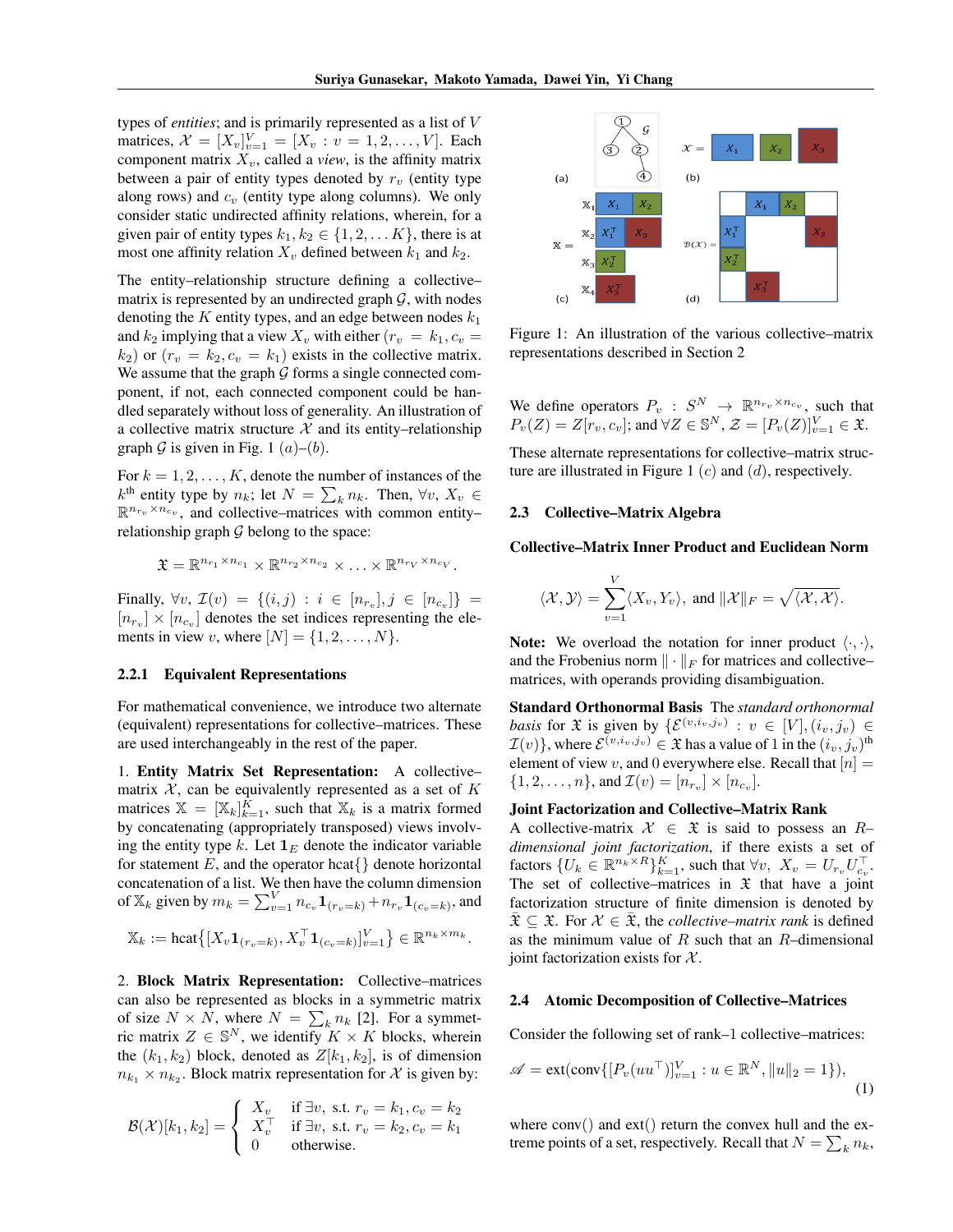and  $P_v$  :  $\mathbb{S}^N \to \mathbb{R}^{n_{r_v} \times n_{c_v}}$  extracts the block corresponding to the view v in an  $N \times N$  symmetric matrix. From the block matrix representation (Sec. 2.2.1), note that  $\mathfrak{X} = \text{aff}(\mathcal{A})$ ; and the following proposition can be easily verified:

Proposition 1. *A collective–matrix has a joint factorization structure if and only if it belongs to the conic hull of*  $\mathscr{A}$ , *i.e.*  $\overline{\mathfrak{X}} = cone(\mathscr{A})$ .

We define the following quantities of interest:

Collective–Matrix Atomic Norm: also the gauge of  $\mathscr A$ ,

$$
\|\mathcal{X}\|_{\mathscr{A}} := \inf\{t > 0 : \mathcal{X} \in t \cdot \text{conv}(\mathscr{A})\}.
$$
 (2)

**Support function** of  $\mathscr{A}$ :

$$
\|\mathcal{X}\|_{\mathscr{A}}^* := \sup\{\langle \mathcal{X}, \mathcal{A} \rangle : \mathcal{A} \in \mathscr{A}\}.
$$
 (3)

"sign" collective–matrices of  $\mathcal{X}$ :

$$
\mathscr{E}(\mathcal{X}) = \{\mathcal{E} : ||\mathcal{X}||_{\mathscr{A}} = \langle \mathcal{E}, \mathcal{X} \rangle, ||\mathcal{E}||_{\mathscr{A}}^* = 1\}.
$$
 (4)

### Remarks

- 1.  $\|\mathcal{X}\|_{\mathscr{A}}$  is not always a norm. It is a norm if  $\mathscr{A}$  is centrally symmetric, i.e. if  $A \in \mathcal{A} \Leftrightarrow -A \in \mathcal{A}$ .
- 2. By convention,  $\|\mathcal{X}\|_{\mathscr{A}} = \infty$  if  $\mathcal{X} \in \mathfrak{X} \setminus \overline{\mathfrak{X}}$ .
- 3. However,  $\|\mathcal{X}\|_{\mathscr{A}}$  is always a convex function and exhibits many norm–like properties.  $\forall \mathcal{X} \in \mathfrak{X}, ||\mathcal{X}||_{\mathscr{A}} \geq$ 0 and  $\|\mathcal{X}\|_{\mathscr{A}} = 0$  iff  $\mathcal{X} = 0$ ;  $\forall a \geq 0$ ,  $\|a\mathcal{X}\|_{\mathscr{A}} =$  $a\|\mathcal{X}\|_{\mathscr{A}}$ ; and  $\|\mathcal{X} + \mathcal{Y}\|_{\mathscr{A}} \leq \|\mathcal{X}\|_{\mathscr{A}} + \|\mathcal{Y}\|_{\mathscr{A}}$ .
- 4. If  $\|\mathcal{X}\|_{\mathscr{A}}$  is a norm, then  $\|\mathcal{X}\|_{\mathscr{A}}^*$  is its dual norm.

#### 2.4.1 Primal Dual representation

For all  $\mathcal{X} \in \overline{\mathfrak{X}}, \|\mathcal{X}\|_{\mathscr{A}} < \infty$ , and the atomic norm defined in (2), can be equivalently defined using the following primal and dual optimization problems.

$$
(P) \|\mathcal{X}\|_{\mathscr{A}} = \min_{\{\lambda_r \ge 0\}} \sum_r \lambda_r \text{ s.t. } \sum_r \lambda_r \mathcal{A}_r = \mathcal{X}, \quad (5)
$$

(D) 
$$
\|\mathcal{X}\|_{\mathscr{A}} = \max_{\mathcal{Y} \in \mathfrak{X}} \langle \mathcal{X}, \mathcal{Y} \rangle
$$
 s.t.  $\|\mathcal{Y}\|_{\mathscr{A}}^* \le 1$ . (6)

**Proposition 2.**  $\forall \mathcal{X} \in \overline{\mathfrak{X}}$ *, convex programs*  $(P)$  *and*  $(D)$ *defined above are equivalent to:*

$$
(P) \quad \|\mathcal{X}\|_{\mathscr{A}} = \min_{Z \in \mathbb{S}^N} tr(Z) \quad \text{s.t. } P_v[Z] = X_v \forall \ v,
$$
\n
$$
(D) \quad \|\mathcal{X}\|_{\mathscr{A}} = \max_{\mathcal{Y} \in \mathfrak{X}} \langle \mathcal{X}, \mathcal{Y} \rangle \quad \text{s.t. } \frac{1}{2} \mathcal{B}(\mathcal{Y}) \preccurlyeq \mathbb{I}.
$$

## 3 Convex Collective–Matrix Completion

Denote the ground truth collective–matrix as  $\mathcal{M} \in \overline{\mathfrak{X}}$ . The task in collective–matrix completion is to recover  $M$  from a subset of the (potentially noisy) entries of  $M$ . Denote the indices of observed entries by  $\Omega = \{(v_s, i_s, j_s) : (i_s, j_s) \in$ 

 $\mathcal{I}(v_s)$ ,  $s = 1, 2, \dots, |\Omega|$ . For conciseness, we denote the standard basis corresponding to indices in  $\Omega$  as  $\forall s, \mathcal{E}^{(s)} =$  $\mathcal{E}^{(v_s,i_s,j_s)}$ . Further, we define the operator  $P_{\Omega}$  as:

$$
P_{\Omega}(\mathcal{X}) = \sum_{s=1}^{|\Omega|} \langle \mathcal{X}, \mathcal{E}^{(s)} \rangle \mathcal{E}^{(s)}.
$$
 (7)

We consider two observation models:

1. Noise–free model:  $M$  is observed on  $\Omega$  without any noise, i.e.  $\forall s, y_s = \langle \mathcal{M}, \mathcal{E}^{(s)} \rangle$ .

2. Additive noise model: Entries of  $M$  on  $\Omega$  are observed with additive random noise, i.e.  $\forall s, y_s = \langle \mathcal{M}, \mathcal{E}^{(s)} \rangle + \eta_s$ .

#### 3.1 Assumptions

Collective–matrix completion is in general an ill–posed problem. However, recent literature on related tasks of compressed sensing [12, 7, 8], matrix estimation [28, 6, 5, 19, 20, 25, 18, 15], and other high dimensional estimation [26, 9, 4, 35] etc. propose tractable estimators with strong statistical guarantees for such high dimensional problems when low dimensional structural constraints are imposed on the ground truth parameters.

Assumption 1 (R–dimensional joint factorization). *We assume that the ground truth collective–matrix* M *has a collective–matrix rank of*  $R \ll N$ *, i.e.*  $\exists \{U_k \in \mathbb{R}^{n_k \times R}\},$ *such that*  $\forall v, M_v = U_{r_v} U_{c_v}^{\top}$ *.*

Analogous to matrices,  $\forall \mathcal{X} \in \overline{\mathfrak{X}}$ , we define the following:

$$
T(\mathcal{X}) = \text{aff}\{\mathcal{Y} \in \bar{\mathfrak{X}} : \forall v, \text{rowSpan}(\mathbb{Y}_{r_v}) \subseteq \text{rowSpan}(\mathbb{X}_{r_v})\}
$$
  
or rowSpan $(\mathbb{Y}_{c_v}) \subseteq \text{rowSpan}(\mathbb{X}_{c_v})\}$ , (8)

$$
T^{\perp}(\mathcal{X}) = \{ \mathcal{Y} \in \bar{\mathfrak{X}} : \forall v, \text{rowSpan}(Y_v) \perp \text{rowSpan}(M_v) and \text{colSpan}(Y_v) \perp \text{colSpan}(M_v) \},
$$
(9)

where we have used the entity matrix set representation in (8) (See Sec. 2.2.1). In the rest of the paper, we denote  $T(\mathcal{M})$  and  $T^{\perp}(\mathcal{M})$  simply as T and  $T^{\perp}$ , respectively. Let  $P_T$  and  $P_{T^{\perp}}$  be projections onto T and  $T^{\perp}$ , respectively.

**Lemma 1.**  $\forall \mathcal{X} \in \overline{\mathfrak{X}}, \mathcal{X} \in T^{\perp} \text{ iff } \langle \mathcal{X}, \mathcal{Y} \rangle = 0, \forall \mathcal{Y} \in T.$ The lemma is proved in the supplementary material.  $\Box$ 

As with matrix completion, in a localized observation setting, consistent recovery is infeasible if any entry in  $\mathcal M$  is overly significant. Such cases are precluded through the following analogue of *incoherence conditions* [6, 14].

**Assumption 2** (Incoherence). We assume that  $\exists (\mu_0, \mu_1)$ *such that the following incoherence conditions with respect* to standard basis are satisfied for all  $\mathcal{E}^{(v,i,j)}$ :

$$
||P_T(\mathcal{E}^{(v,i,j)})||_F^2 \le \frac{\mu_0 R}{m_{r_v}} + \frac{\mu_0 R}{m_{c_v}},
$$
\n(10)

$$
\exists \mathcal{E}_{\mathcal{M}} \in \mathscr{E}(\mathcal{M}) \cap T, \text{ s.t. } \langle \mathcal{E}^{(v,i,j)}, \mathcal{E}_{\mathcal{M}} \rangle^2 \le \frac{\mu_1 R}{N^2}.
$$
 (11)

*Recall*  $\mathscr{E}(\mathcal{M})$  *from* (4)*, and*  $m_k = \sum_{v=1}^{V} n_{c_v} \mathbf{1}_{(r_v=k)} +$  $n_{r_v} \mathbf{1}_{(c_v=k)}$ .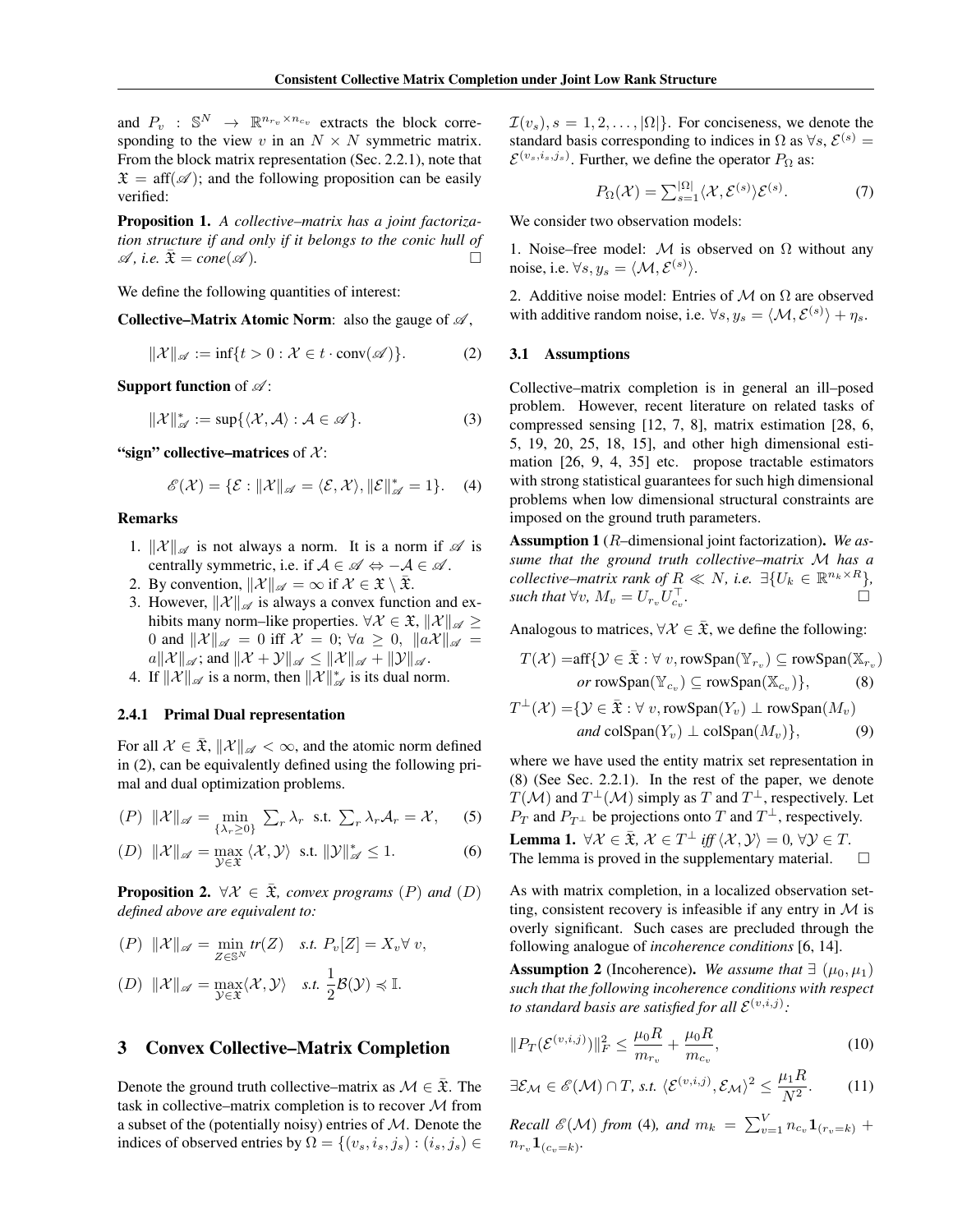Note that  $||P_T(\mathcal{E}^{(v,i,j)})||_F^2$  is upper bounded by a sum of norms of projections of  $m_{r_v}$  and  $m_{c_v}$  dimensional standard basis (in  $\mathbb{R}^{m_{r_v}}$  and  $\mathbb{R}^{m_{c_v}}$ , respectively) onto the R dimensional latent factor space. Equation (10) ensures that no single latent dimension is overly dominant.

Further, in Section 2.3 it was noted that in general  $\bar{\mathfrak{X}} \subseteq$  $\mathfrak X$ , and the set of atoms spanning  $\bar{\mathfrak X}$  defined in (1) need not be centrally symmetric. This poses subtle challenges in analyzing the consistency of collective–matrix completion. To mitigate these difficulties, we consider a restricted set of collective–matrix structures, under which  $\mathfrak{X} = \mathfrak{X}$ , and  $\mathscr{A}$ is centrally symmetric.

Assumption 3 (Bipartite G). *Recall from Section 2 that the entity–relationship structure of* X *is represented through an undirected graph* G*. We assume that* G *is bipartite, or equivalently* G *does not contain any odd length cycles.*

Using induction, it can be easily verified that Assumption 3 implies that  $\mathfrak{X} = \overline{\mathfrak{X}}$ , and that  $\mathscr A$  is centrally symmetric. Under this assumption,  $\|\cdot\|_{\mathscr{A}}$  and  $\|\cdot\|_{\mathscr{A}}^*$  are norms, and  $||\mathcal{X}||_{\mathscr{A}}^* = \frac{1}{2}\lambda_{\max}(\mathcal{B}(\mathcal{X})) \leq \frac{1}{2}||\mathcal{B}(\mathcal{X})||_2$ . We also note that for the well–posedness of collective–matrix completion, some variation of Assumptions 1, and 2 is necessary. However, it is not clear if Assumption 3 is necessary.  $\square$ 

 $\forall k$ , we define  $\Omega_k = \{ (v_s, i_s, j_s) \in \Omega : r_{v_s} = k \text{ or } c_{v_s} \}.$ Let  $|\Omega_k|$  be the expected number of observations in  $\Omega_k$ .

**Assumption 4** (Sampling). *For*  $s \in [|\Omega|]$ *, independently (a)* sample  $k_s : k_s = k$  w.p.  $\frac{|\Omega_k|}{2|\Omega|}$ ; *(b) sample*  $i_k$ <sub>s</sub> ∼ *uniform*( $[n_k]$ )*; and (c)* sample  $j_{k_s}$  ∼ *uniform*( $[m_k]$ ).  $(v_s, i_s, j_s)$  *is the index of*  $(i_{k_s}, j_{k_s})$  *element in*  $\mathbb{M}_{k_s}$ *.* 

Given  $v \in [V]$  and  $(i, j) \in \mathcal{I}(v)$ , and  $s = 1, 2, \ldots, |\Omega|$ :

$$
Pr((v, i, j) = \Omega_s) = \frac{|\Omega_{r_v}|}{2|\Omega|n_{r_v}m_{r_v}} + \frac{|\Omega_{c_v}|}{2|\Omega|n_{c_v}m_{c_v}}.
$$
 (12)

#### Remarks:

1. Note that we overload the notation for cardinality of the set.  $|\Omega_k|$  in the sampling scheme is the expected cardinality of  $\Omega_k$ , not the true cardinality of  $\Omega_k$ . However, Hoeffdings's inequality can be used to show that the cardinality of  $\Omega_k$  concentrates sharply around the expectation,  $|\Omega_k|$ .

2. *Why*  $|\Omega_k|$ ?: For consistent recovery of *M*, the low dimensional factors of  $\mathcal{M}, \{U_k \in \mathbb{R}^{n_k \times R}\}\)$  need to be learnt. Given k, information on  $U_k$  is entirely contained in  $\mathbb{M}_k$ . Thus, the optimal sample complexity for consistent recovery depends on individual  $|\Omega_k|$ . The assumed sampling scheme is convenient for deriving bounds in terms of  $|\Omega_k|$ .

#### 3.2 Atomic Norm Minimization

Collective–matrix rank of  $\mathcal{M} \in \mathfrak{X}$  is given by:

$$
rank(\mathcal{M}) = \min_{\{\lambda_r \geq 0\}} \sum_r \mathbf{1}_{\lambda_r \neq 0} \quad s.t. \sum_r \lambda_r \mathcal{A}_r = \mathcal{M},
$$

where  $A_r \in \mathcal{A}$ . However, minimizing the rank of a collective–matrix is intractable. We use the atomic norm (2) as a convex surrogate for the rank function and propose the following convex estimator for the noise–free model:

$$
\widehat{\mathcal{M}} = \underset{\mathcal{X} \in \bar{\mathfrak{X}}}{\operatorname{argmin}} \|\mathcal{X}\|_{\mathscr{A}} \quad \text{s.t. } P_{\Omega}(\mathcal{X}) = P_{\Omega}(\mathcal{M}). \tag{13}
$$

For the additive–noise model, we suitably modify the above convex program to propose three equivalent estimators:

$$
\widehat{\mathcal{M}} = \underset{\mathcal{X} \in \bar{\mathfrak{X}}}{\operatorname{argmin}} \ \|\mathcal{X}\|_{\mathscr{A}} \ \text{ s.t. } \|P_{\Omega}(\mathcal{X} - \mathcal{M})\|_{F}^{2} \leq \omega^{2}, \qquad (14)
$$

$$
\widehat{\mathcal{M}} = \underset{\mathcal{X} \in \bar{\mathfrak{X}}} {\operatorname{argmin}} \ \| P_{\Omega} (\mathcal{X} - \mathcal{M}) \|_F^2 \ \text{ s.t. } \| \mathcal{X} \|_{\mathscr{A}} \le \eta, \tag{15}
$$

$$
\widehat{\mathcal{M}} = \underset{\mathcal{X} \in \overline{\mathfrak{X}}}{\operatorname{argmin}} \ \| P_{\Omega} (\mathcal{X} - \mathcal{M}) \|_{F}^{2} + \gamma \| \mathcal{X} \|_{\mathscr{A}}.
$$
 (16)

The estimators are theoretically equivalent in the sense that for some combination of  $\omega$ , t, and  $\gamma$  we obtain the same estimate from the three convex programs. In practice, the parameters are set through cross validation, and the choice of a convex program for noisy collective–matrix completion is often made by the algorithmic considerations.

# 4 Main Results

The main result of the paper states that under the assumptions stated in Sec. 3.1, the convex program in (13), exactly recovers the ground truth collective–matrix with high probability. We then propose a scalable greedy algorithm with convergence guarantees for solving noisy collective–matrix completion using (15).

#### 4.1 Consistency under Noise–Free Model

Recall:  $|\Omega_k|$  is the expected cardinality of  $\Omega_k$  =  $\{(v, i, j) \in \Omega : r_v = k \text{ or } c_v = k\},\$  with the true cardinality concentrating sharply under the sampling scheme (Assumption 4), and  $|\Omega|$  is the cardinality of  $\Omega$ ;  $n_k$  is the number of instances of type k, and  $N = \sum_{k} n_k$ ; R is the collective–matrix rank of  $\mathcal{M}$ ; and  $\mu_0$  and  $\mu_1$  are the incoherence parameters (Assumption 2).

Theorem 1. *Assume that the following sample complexity requirements are met,*

- *(i)*  $\forall k, |\Omega_k| > c_0 \mu_0 n_k R \beta \log N \log (N \kappa_{\Omega}(N)),$
- *(ii)*  $|\Omega| > c_1 \max{\mu_0, \mu_1} N R \beta \log N \log(N \kappa_{\Omega}(N))$ ,

(iii) 
$$
\forall k, \frac{|\Omega_k|}{n_k m_k} \ge c \frac{|\Omega|}{N^2}
$$
 for some constant c,

where  $\kappa_{\Omega}(N) = \frac{3|\Omega|\sqrt{\max_k \frac{|\Omega_k|}{n_k m_k}}}{\min_{|\Omega_k|} |\Omega_k|}$  $\min_k \frac{|\Omega_k|}{n_k m_k}$ *, which scales at most*

 $as\;N^4$  for general  $\Omega$  and as  $N^2$  under the above require*ments. Then, under the assumptions in Sec. 3.1, for large enough*  $c_0$ *, and*  $c_1$ *, and*  $\beta > 1$ *, and noise–free observation model, the convex program in* (13) *exactly recovers the true collective–matrix* M *with probability greater than*  $1 - N^{1-\beta} - c_2 N^{1-\beta} \log(N \kappa_{\Omega}(N))$  *for some constant*  $c_2$ *.*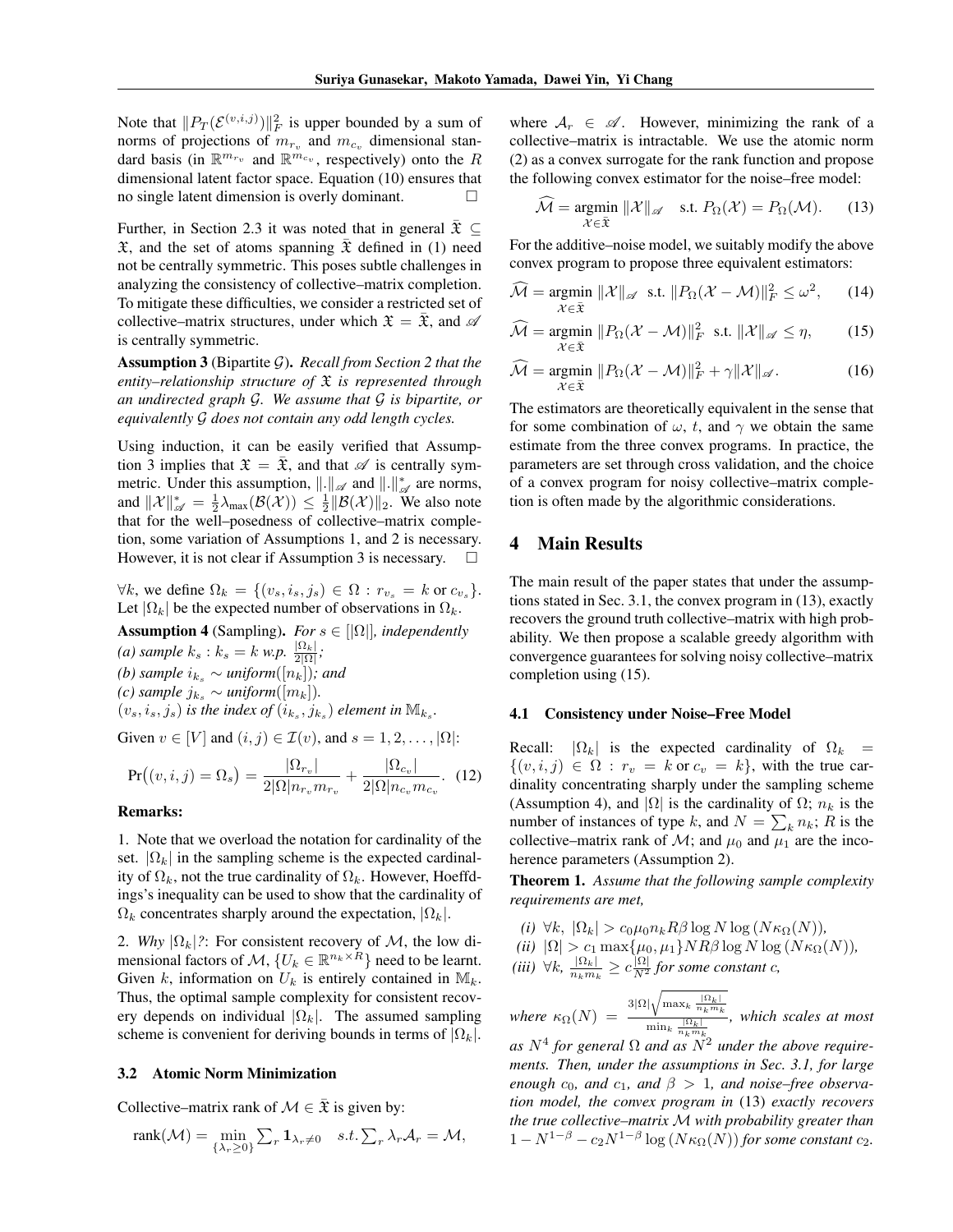#### 4.2 Algorithm

Recently, Jaggi et. al. [17] proposed a scalable approximate algorithm for solving nuclear norm regularized matrix estimation, by adapting the approximate SDP solver of Hazan [16]. We observe that using the alternate formulation of collective–matrix atomic norm stated in Proposition 2, the convex program for noisy collective–matrix completion in (15) can be cast as the following SDP:

$$
\min_{Z \geq 0,} \sum_{v=1}^{V} \| P_{\Omega_v} (M_v - P_v(Z)) \|_F^2 \quad \text{s.t. } \text{tr}(Z) \leq \eta, \quad (17)
$$

where  $\Omega_v = \{(v_s, i_s, j_s) \in \Omega : v_s = v\}$ . Hazan's algorithm for solving (17) is given in Algorithm 1.

Algorithm 1 Hazan's Algorithm for Convex Collective– Matrix Completion (17) (Hazans–CMC)

| Rescale loss: $f_{\eta}(Z) = \sum_{v}   P_{\Omega_{v}}(M_{v} - P_{v}(\eta Z))  _{F}^{2}$         |
|--------------------------------------------------------------------------------------------------|
| Initialize $Z^{(1)}$                                                                             |
| for all $t = 1, 2 \ldots, T = \frac{4}{5}$ do                                                    |
| Compute $u^{(t)} =$ approxEV $\left(-\nabla \widehat{f}_{\eta}(Z^{(t)}), \frac{1}{t^2}\right)^1$ |
| $\alpha_t := \frac{2}{2+t}$                                                                      |
| $Z^{(t+1)} = Z^{(t)} + \alpha_t u^{(t)} u^{(t)\top}$ return $[P_v(Z^{(T)})]_{v=1}^V$             |
|                                                                                                  |

Lemma 2. *Algorithm 1 returns an approximate solution to* (15) *in time*  $O(\frac{|\Omega|}{\epsilon^2})$ 

*Proof:* From Theorem 2 of Hazan's work [16], the proposed algorithm returns an estimate for a SDP with primal– dual error of at most  $\epsilon$  in  $\frac{4C_f}{\epsilon}$  iterations, where  $C_f$  is a curvature constant of the loss function. For squared loss,  $C_f \leq 1$  (Lemma 4 in [17]). Iteration t in Algorithm 1 involves computing an  $\frac{1}{t^2}$ -approximate largest eigen value of a sparse matrix with  $|\Omega|$  non–zero elements, which requires  $O(\frac{|\Omega|}{t})$  $\frac{d\Omega}{dt}$ ) computation using Lanczos algorithm.  $\Box$ 

In comparison, the SVT–CMC algorithm proposed by Bouchard et. al. [2] converges faster in  $O(\frac{1}{\sqrt{\epsilon}})$  iterations; however, each iteration in SVT–CMC requires computing all the non–zero eigen vectors of a  $N \times N$  matrix, which does not scale well with  $N$ . Hazan's algorithm can be used to trade–off computation for accuracy in large datasets.

#### 4.3 Discussion and Directions for Future Work

A collective–matrix  $M$  of collective–matrix rank R lies in a lower dimensional model space spanned by the entity factors,  $\{U_k \in \mathbb{R}^{n_k \times R}\}$ . Given  $k$ ,  $U_k$  is estimated entirely from  $P_{\Omega_k}(\mathbb{M}_k)$ . Thus, an immediate lower bound on the sample complexity for well–posedness is given by  $|\Omega_k| \sim O(n_k R)$ . The results presented in the paper are optimal upto a poly–logarithmic factor.

A trivial estimate for collective–matrix completion is to estimate each component matrices independently. Since a joint low rank structure also imposes low rank structure on the component matrices, this is feasible if each component matrix satisfies the sample complexity requirements of standard matrix completion, i.e.  $|\Omega_v|$  >  $C \max{\{\mu_0, \mu_1\}} R(n_{r_v} + n_{c_v}) \log(n_{r_v} + n_{c_v})$ . Another, estimate from standard matrix completion can be obtained by completing each matrix  $\{M_k\}$  in the entity–matrix set representation independently, this requires a sample complexity of  $|\Omega_k| > C \max\{\mu_0, \mu_1\} R(n_k + m_k) \log(n_k + m_k)$ for consistent recovery. In comparison to the sample complexity in Theorem 1, these results are sub–optimal as they do not completely leverage the shared structure introduced by the jointly factorizability of collective–matrices.

Finally, the collective–matrix completion problem can also be cast as standard matrix completion problem of completing an incomplete  $N \times N$  symmetric matrix, in which blocks corresponding to the collective–matrix are partially observed. However, the existing theoretical results on the consistency of matrix completion algorithms require either uniform random sampling [6, 19, 18], or coherent sampling [10] of the entries of the matrix; and these results fail for blockwise random sampled matrix. Thus, our results provide a strict generalization to existing matrix completion results for the task of collective–matrix completion.

The key challenge in the analysis is to optimally leverage the shared structure. In high dimensional recovery, sample complexity depends on some complexity measure of the model space T. Compared to trivial extensions, T defined in (8) exploits the structure to give a narrow subspace for optimal sample complexity.

As a part of future work, we would like to extend the analysis in this paper to general structures on  $G$  (i.e. eliminate Assumption 3). Extension of the analysis to noisy– observation models is also of interest.

# 5 Proof Sketch

Detailed proofs of lemmata are included in the supplementary material. The proof technique is analogous to the analysis for matrix completion.

Let  $\widehat{\mathcal{M}} = \mathcal{M} + \Delta$  be the output of the convex program in (13). The key steps in the proof are:

1. Show that under the sample complexity requirements of Theorem 1,  $||P_T(\Delta)||_F$  can be upper bounded by a finite multiple of  $||P_{T^{\perp}}(\Delta)||_F$ . (*T* and  $T^{\perp}$  are defined in (8)).

2. Show optimality of M for (13) if a *dual certificate* Y satisfying certain conditions exists.

3. Adapt the *golfing scheme* introduced by Gross et al. [14] to construct  $\mathcal{Y}$ .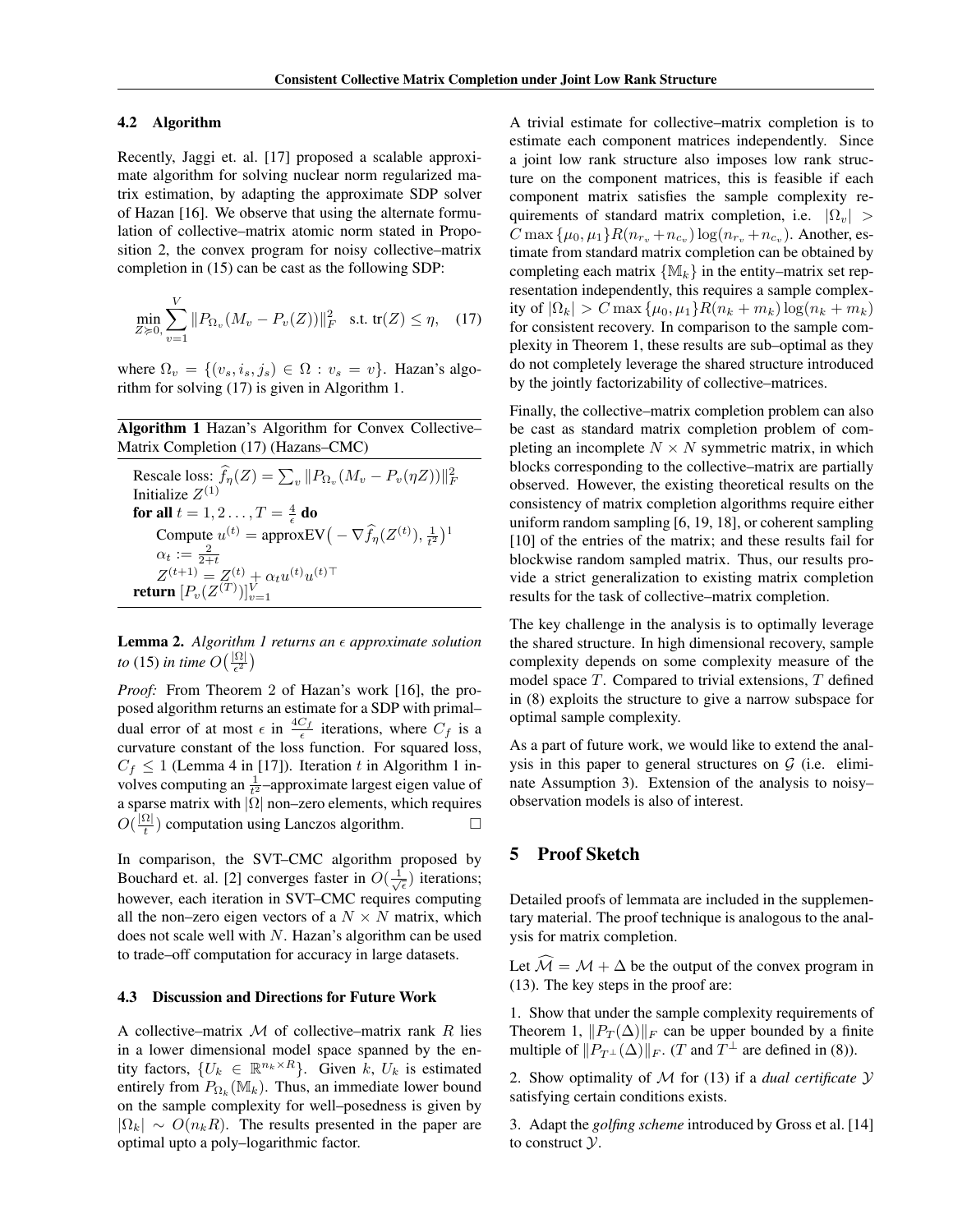We define  $p(v, i, j) = \frac{|\Omega_{rv}|}{2n}$  $\frac{|\Omega_{r_v}|}{2n_{r_v}m_{r_v}}+\frac{|\Omega_{c_v}|}{2n_{c_v}m_v}$  $\frac{1}{2n_{c_v}m_{c_v}}$ , and note that for  $s = 1, 2, ..., |\Omega|$ ,  $Pr((v, i, j) = \Omega_s) = \frac{p(v, i, j)}{|\Omega|}$ . We also define the following operators for  $s = 1, 2, \ldots, |\Omega|$ :

$$
\mathcal{R}_s: \mathcal{X} \to \frac{1}{p(v_s, i_s, j_s)} \langle \mathcal{X}, \mathcal{E}^{(s)} \rangle \ \mathcal{E}^{(s)}, \text{ and}
$$
 (18)

$$
\mathcal{R}_{\Omega}: \mathcal{X} \to \sum_{s=1}^{|\Omega|} \mathcal{R}_s(\mathcal{X}) \text{ with } E[\mathcal{R}_{\Omega}] = \mathcal{I},\tag{19}
$$

where *I* is the identity operator, and  $\mathcal{E}^{(s)} = \mathcal{E}^{(v_s, i_s, j_s)}$ 

**Lemma 3.** Let  $\forall$  k,  $|\Omega_k| \geq c_0 \mu_0 n_k R \beta \log N$  for a *large constant enough*  $c_0$ *. Then, under the assumptions in Sec.* 3.1, the following holds w. p. greater than  $1 - N^{1-\beta}$ ,

$$
||P_T \mathcal{R}_{\Omega} P_T - P_T||_{op} \le \frac{1}{2}.
$$

Proof in the supplementary material.

Let  $M_{\Omega}(v, i, j)$  denote the multiplicity of  $(v, i, j)$  in  $\Omega$ , i.e.  $M_{\Omega}(v, i, j) = \sum_{s} \mathbf{1}_{(v, i, j) = (v_s, i_s, j_s)}$ ; we have  $M_{\Omega}(v, i, j) \leq |\Omega|$ . Also, note that  $\min_{k} \frac{|\Omega_k|}{n_k m_j}$  $\frac{n}{n_k m_k}$   $\leq$  $p(v, i, j) \leq \max_k \frac{|\Omega_k|}{n_k m_j}$  $\frac{|\Omega_k|}{n_k m_k}$ . Thus, for all  $\mathcal{X},$ 

$$
\|\mathcal{R}_{\Omega}(\mathcal{X})\|_{F} = \Big\|\sum_{\substack{v \in [V],\\(i,j) \in \mathcal{I}(v)}} \frac{M_{\Omega}(v,i,j)}{p(v,i,j)} \langle \mathcal{X}, \mathcal{E}^{(v,i,j)} \rangle \mathcal{E}^{(v,i,j)}\Big\|_{F}
$$

$$
\leq \frac{|\Omega|}{\min_{k} \frac{|\Omega_{k}|}{n_{k} m_{k}}} \|\mathcal{X}\|_{F},
$$
(20)

Further, using Lemma 3 we have the following w.h.p,

$$
\|\mathcal{R}_{\Omega}P_T(\Delta)\|_F^2 \ge \frac{1}{\max_k \frac{|\Omega_k|}{n_k m_k}} \langle \mathcal{R}_{\Omega}P_T(\Delta), P_T(\Delta) \rangle
$$
  
= 
$$
\frac{1}{\max_k \frac{|\Omega_k|}{n_k m_k}} \langle P_T \mathcal{R}_{\Omega}P_T(\Delta), P_T(\Delta) \rangle
$$
  

$$
\ge \frac{1}{2 \max_k \frac{|\Omega_k|}{n_k m_k}} \|P_T(\Delta)\|_F^2.
$$
 (21)

Combining (20) and (21), along with  $0 = ||\mathcal{R}_{\Omega}(\Delta)||_F \ge$  $\|\mathcal{R}_{\Omega}P_T(\Delta)\|_F - \|\mathcal{R}_{\Omega}P_{T^{\perp}}(\Delta)\|_F$ , we have

$$
||P_T(\Delta)||_F \le \frac{1}{2} \kappa_{\Omega}(N) ||P_{T^{\perp}}(\Delta)||_F, \qquad (22)
$$

where  $\kappa_{\Omega}(N) = \frac{3|\Omega|\sqrt{\max_k |\Omega_k|/n_k m_k}}{\min_k |\Omega_k|/n_k m_k}$  $\min_k |\Omega_k|/n_k m_k$ .

## 5.1 Optimality of  $M$

**Lemma 4.** *Under the assumptions in Sec. 3.1, let*  $\forall k$ ,  $|\Omega_k| \geq c_0 \mu_0 n_k R \beta \log N$  *for a sufficiently large constant* c0*. If there exists a dual certificate* Y *satisfying the following conditions, then* M *is the unique minimizer to* (13) *w.p. greater than*  $1 - N^{1-\beta}$ *:* 

1. 
$$
||P_T(Y) - \mathcal{E}_M||_F \le \frac{1}{\kappa_{\Omega}(N)}
$$
, and  
2.  $||P_{T^{\perp}}(Y)||_{\mathscr{A}}^* \le 1/2$ ,

*where recall*  $\mathcal{E}_{\mathcal{M}}$  *from Assumption 2.* Proof is in the supplementary material.

## 5.2 Constructing Dual Certificate

The proof is completed by constructing a dual certificate satisfying the conditions in Lemma 4. We begin by partitioning each  $\Omega$  into  $p = \mathcal{O}(\log(N \kappa_{\Omega}(N)))$  partitions denoted by  $\Omega^{(j)}$ , for  $j=1,2,\ldots,p,$  such that for all  $j$ : (a)  $\forall k, \, |\Omega_k^{(j)}\>$  $|g_k^{(j)}| > c_0 \mu_0 \beta R n_k \log N$  and  $\frac{|\Omega_k^{(j)}|}{n_k m_k}$  $\frac{|\Omega_k^{(j)}|}{n_k m_k} \leq c \frac{|\Omega^{(j)}|}{N^2},$ 

(b)  $|\Omega^{(j)}| > c_2 \max\{\mu_0, \mu_1\} \beta RN \log N,$ where  $\Omega_k^{(j)} = \{ (v, i, j) \in \Omega^{(j)} : r_v = k \text{ or } c_v = k \}.$ 

Define  $W_0 = \mathcal{E}_M$  where  $\mathcal{E}_M$  is the sign matrix from Assumption 2. We define a process for  $j = 1, 2, \ldots$  s.t. :

$$
\mathcal{Y}_j = \sum_{j'=1}^j \mathcal{R}_{\Omega^{(j')}} \mathcal{W}_{j'-1} = \mathcal{R}_{\Omega^{(j)}} \mathcal{W}_{j-1} + \mathcal{Y}_{j-1},
$$
  

$$
\mathcal{W}_j = \mathcal{E}_{\mathcal{M}} - P_T(\mathcal{Y}_j).
$$
 (23)

Note that  $\forall$  j,  $P_{\Omega}(y_i) = y_i$ , and  $P_T(w_i) = W_i$ . We show that  $\mathcal{Y}_p$  for  $p = \mathcal{O}(\log(N\kappa_{\Omega}(N)))$  satisfies the first condition required in Lemma 4. The proof for second condition follows directly from the analogous proof for standard matrix completion by Recht [27] and is provided in the supplementary material.

It is easy to verify that  $\frac{1}{2} \mathcal{E}^{(v,i,j)} \in \mathscr{A}$  for all  $(v, i, j)$ , and by Assumption 3,  $-\frac{1}{2} \mathcal{E}^{(\overline{v},i,j)} \in \mathscr{A}$ . Thus,  $\forall \mathcal{X} \in \overline{\mathfrak{X}}$ ,

$$
\|\mathcal{X}\|_{\mathscr{A}}^*\geq \frac{1}{2}\max_{\substack{v\in [V]\\(i,j)\in \mathcal{I}(v)}}|\langle \mathcal{X}, \mathcal{E}^{(v,i,j)} \rangle|\geq \frac{1}{2N}\|\mathcal{X}\|_F.
$$

Also,  $1 = \|\mathcal{E}_{\mathcal{M}}\|_{\mathscr{A}}^* \ge \frac{1}{2N} \|\mathcal{E}_{\mathcal{M}}\|_F$ , and  $P_T(\mathcal{Y}_p) - \mathcal{E}_{\mathcal{M}} =$  $W_p$ . Using the above inequalities, we have:

$$
||P_T(\mathcal{Y}_p) - \mathcal{E}_{\mathcal{M}}||_F = ||\mathcal{W}_{p-1} - P_T \mathcal{R}_{\Omega^{(p)}} \mathcal{W}_{p-1}||_F
$$
  
\n
$$
\leq \frac{1}{2} ||\mathcal{W}_{p-1}||_F \leq \frac{1}{2^p} ||\mathcal{E}_{\mathcal{M}}||_F \leq \frac{1}{\kappa_{\Omega}(N)} \tag{24}
$$

where  $(a)$  follows from Lemma 3, and  $(b)$  follows for large enough  $c_1$  s.t.  $p = c_1 \log(N \kappa_{\Omega}(N))$ . Note that we use union bound to bound the probability of failure in  $\mathcal{O}(\log(N\kappa_{\Omega}(N)))$  partitions.

## 6 Experiments

The simulated experiments are intended to corroborate our theoretical results in Sec. 4. Experiments with commercial news recommendation dataset is provided to show the efficacy collective matrix completion over standard matrix completion for cold–start scenarios.

#### 6.1 Simulated Experiments

We create low–rank ground truth collective–matrices with  $K = 4$ ,  $V = 3$ , where view 1 is a relation between entity types 1 and 2, view 2 is a relation between entity types 1 and 3, and view 3 is a relation between entity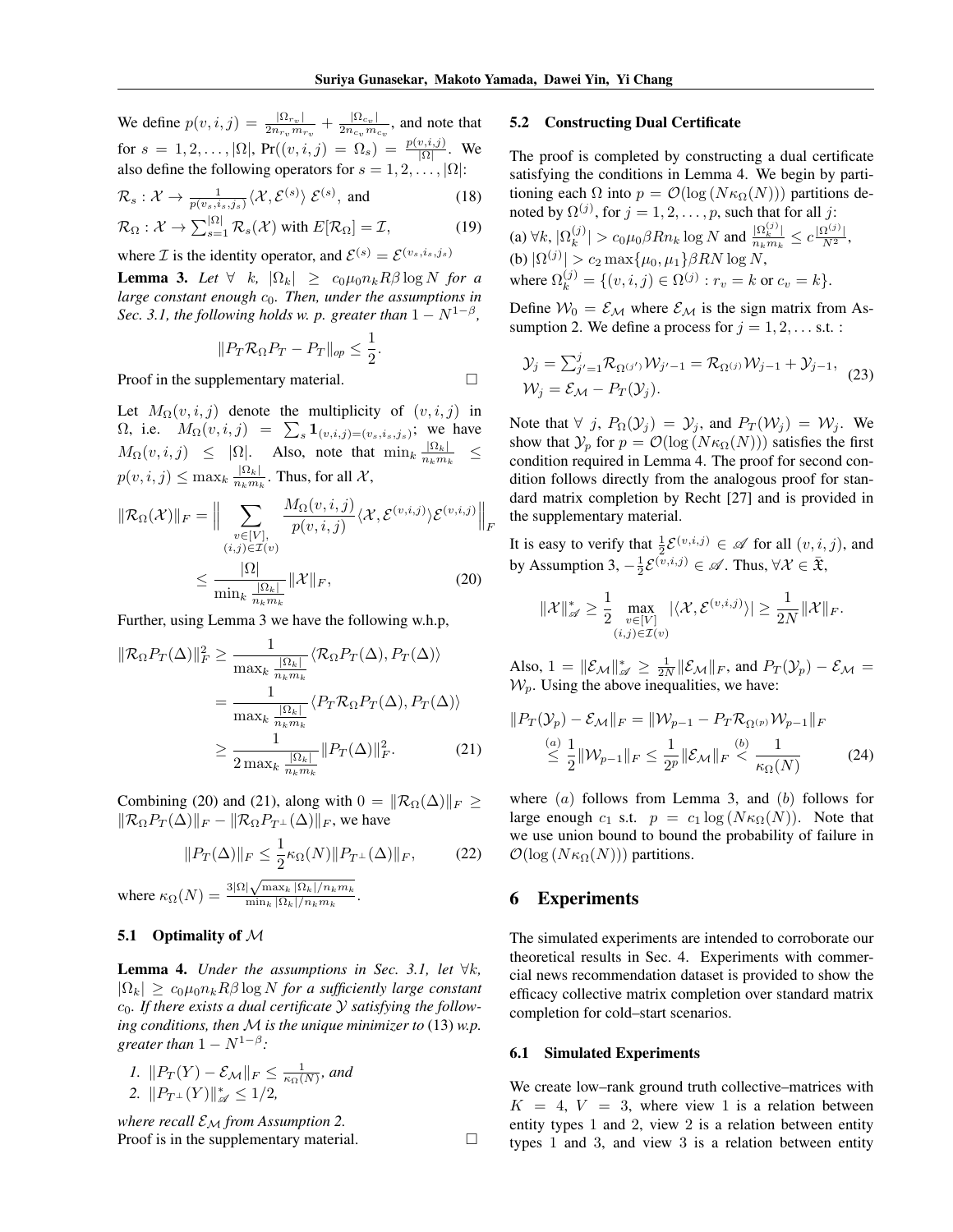types 2 and 4 respectively. For simplicity we assumed a common  $n_k = n$ . We create collective matrices with  $n \in \{100, 250, 500\}$  and set the rank to  $R = 2 \log n$ . The matrices are partially observed with the fraction of observed entries,  $\frac{|\Omega|}{\sum_{n} n_{T_n}}$  $\frac{|\Omega|}{v n_{rv} n_{cv}}$  varying as  $[0.1, 0.2, \dots, 1]$ . We plot the convergence of the errors against the unnormalized fraction of observations,  $\frac{|\Omega|}{\sum_{n} n_{r_n}}$  $\frac{|\Omega|}{v n_{r_v} n_{c_v}}$  in Fig. 2a, and against the normalized sample complexity provided by the theoretical analysis,  $\min_k \frac{|\Omega_k|}{n_k R \log k}$  $\frac{|Y_k|}{n_k R \log N}$  in Fig. 2b. It can be seen from the plots that the error uniformly decays with increasing normalized sample size, indeed  $|\Omega_k| > 1.5n_k R \log N$ ,  $\forall k$ samples suffice for the errors to decay to a very small value. The aligning of the curves (for different  $n$ ) given the normalized sample size corroborates the theoretical sample complexity requirements.



(b) RMSE vs normalized sample size

Figure 2: Convergence of error measured against normalized and unnormalized sample size

## 6.2 Experiments with Commercial News Recommendation Dataset

We work with two datasets from a commercial news recommendation engine. The entities include users, news articles, and news–categories. The datasets consists of two views (a) user–article click information in a 3hr time window, (b) a dense and complete user–category preference obtained by an aggregation of the categories clicked by users.

The first dataset "News–Cold–Start", consists of  $\sim 180K$ users, ∼ 750 articles, and 34 categories. In this dataset,  $\sim$  25000 users have only one click. Randomly chosen negative samples were added to give dataset of  $\sim 1.25$  million user–article ratings, and ∼ 1.4 million user–category annotations. The dataset was split in 70 : 10 : 20 proportion as training, validation and test set. The 20% of the test dataset contains cold start users with no rating information. In the second dataset "News–No–Cold–Start", we remove the cold start users in the test dataset. This leads to a much smaller datasets consisting of ∼ 6500 users, ∼ 750 articles and 34 categories, with  $\sim 150K$  user–article ratings (including the randomly chosen negatives) and  $\sim 50K$ user–category ratings. The negatives in each dataset were sampled independently in each cross–validation iteration to remove bias.

Mean absolute error (MAE) on the test dataset obtained from the proposed Hazans algorithm for Collective–Matrix Completion (CMF–Hazans) and Standard Matrix Factorization (SMF) are reported in Table 1.

| Method     | News-Cold-Start     | News-No-Cold-Start  |
|------------|---------------------|---------------------|
| CMF-Hazans | $0.2741 \pm 0.0002$ | $0.2156 \pm 0.0014$ |
| <b>SMF</b> | $0.2905 \pm 0.0007$ | $0.2149 \pm 0.0008$ |

Table 1: MAE of the predictors on the two news recommendation datasets

It is observed that collective matrix factorization does not add much value for warm–start cases as the ratings give accurate prediction. On the other hand, for test dataset consisting on both warm–start and cold–start test cases, the proposed joint estimation potentially leverages the information in the user–category affinities and shows statistically significant improvement.

Acknowledgement: Suriya Gunasekar acknowledges funding from NSF grant IIS–1116656.